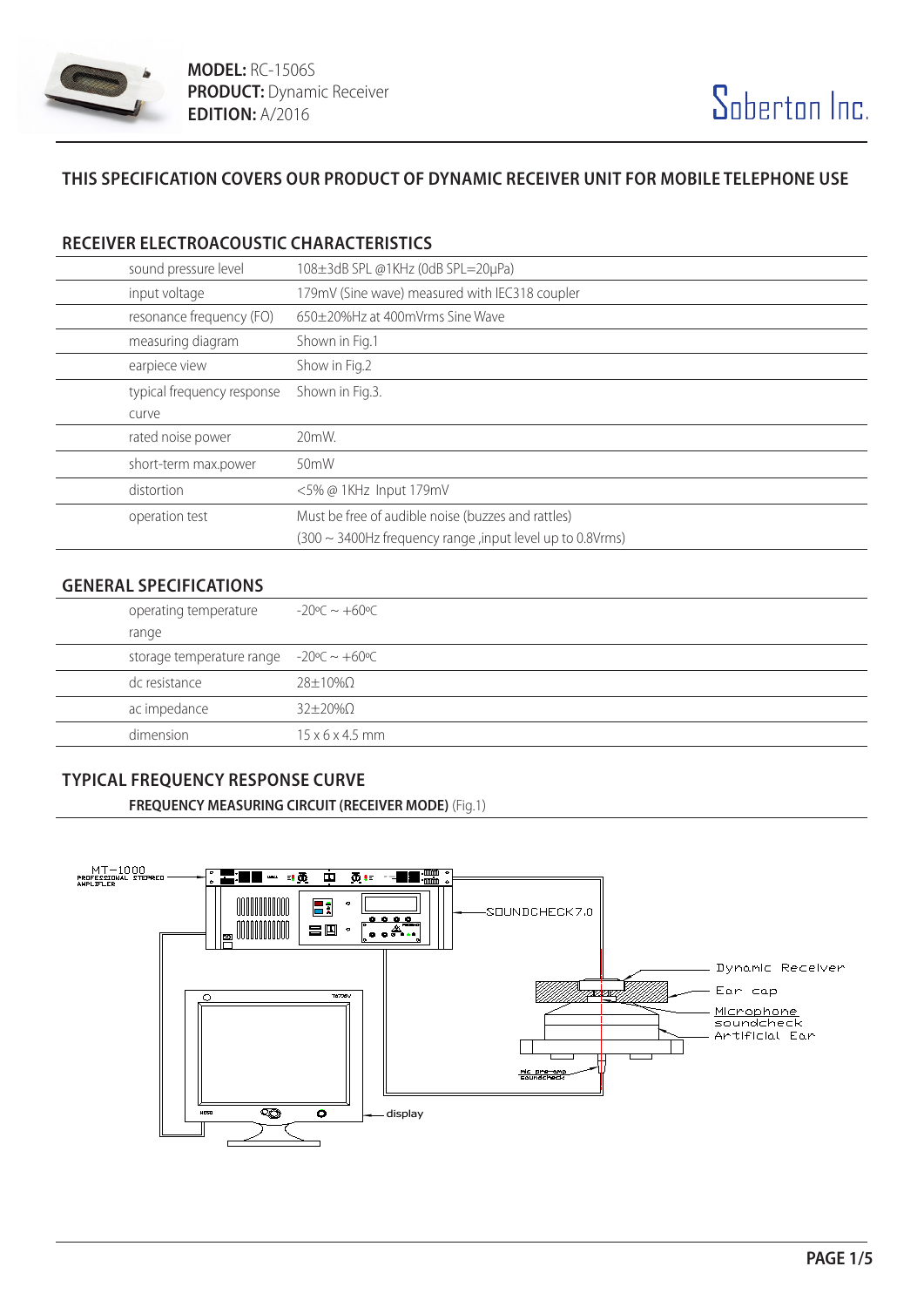

**MODEL:** RC-1506S **PRODUCT:** Dynamic Receiver **EDITION:** A/2016

# **TYPICAL FREQUENCY RESPONSE CURVE** (Continued)

**EARPIECE VIEW** (Fig.2)



**TYPICAL FREQUENCY RESPONSE CURVE (RECEIVER MODE)** (Fig.3)

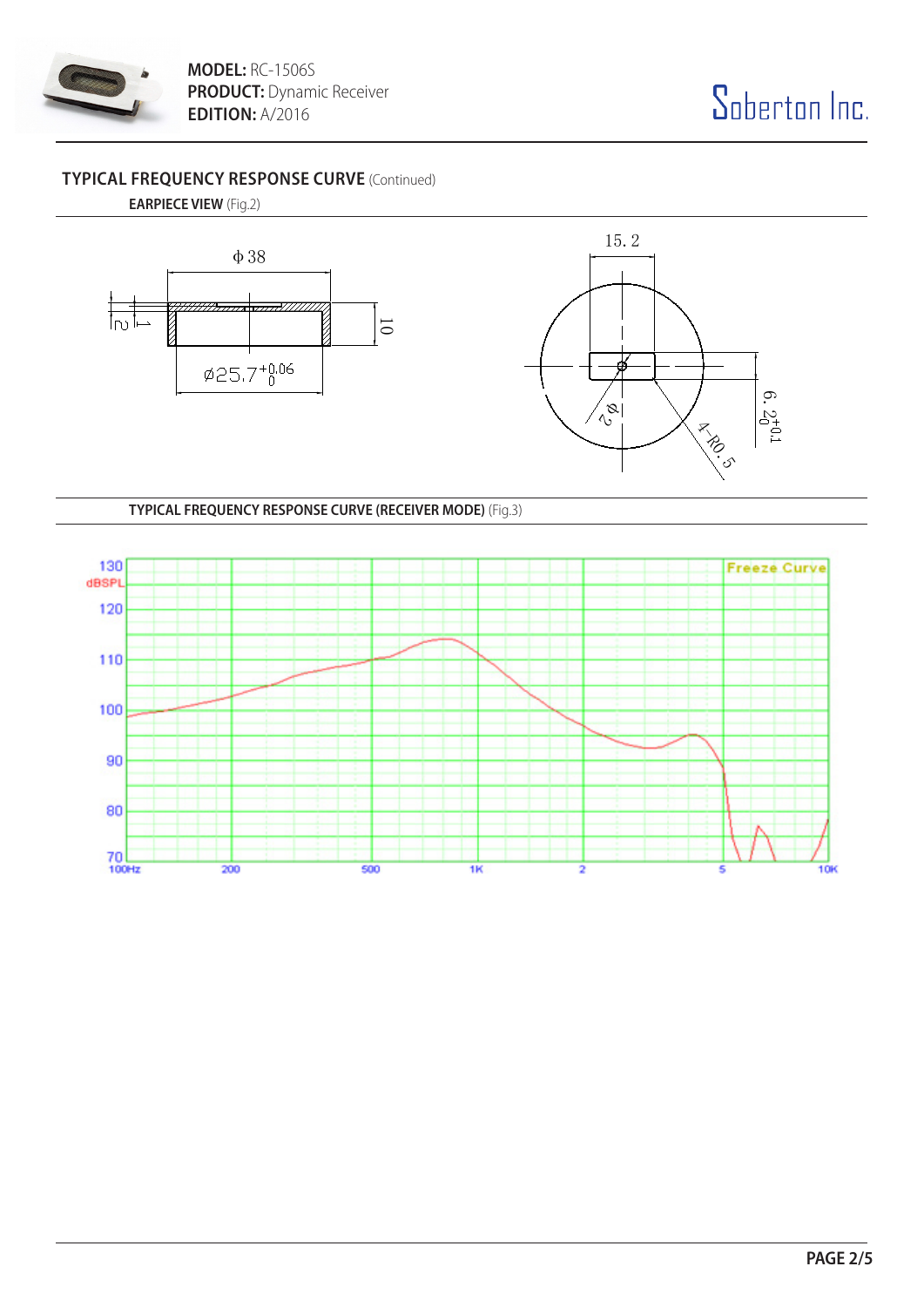

# **TEST CLIMATIC CONDITIONS**

#### **STANDARD TEST CONDITIONS**

| temperature       | $15 - 35$ °C |
|-------------------|--------------|
| relative humidity | 25%~75%(RH)  |
| air pressure      | 86~106KPa    |

#### **RELIABILITY TESTS**

The sound pressure as specified shall neither deviate more than ±3dB from the initial value, nor have any significant damage after any of following testing.

| <b>HIGH TEMPERATURE TEST</b>          |                                                                                              |  |
|---------------------------------------|----------------------------------------------------------------------------------------------|--|
| high temperature                      | $+65\pm2$ °C                                                                                 |  |
| duration                              | 96 hours                                                                                     |  |
| <b>LOW TEMPERATURE TEST</b>           |                                                                                              |  |
| low temperature                       | $-40 \pm 2$ °C                                                                               |  |
| duration                              | 96 hours                                                                                     |  |
| HEAT SHOCK TEST (See in Fig.4)        |                                                                                              |  |
| high temperature                      | $+65\pm2$ °C                                                                                 |  |
| low temperature                       | $-40 \pm 2$ °C                                                                               |  |
| changeover time                       | < 30 seconds                                                                                 |  |
| duration                              | 1 hour                                                                                       |  |
| cycle                                 | 10                                                                                           |  |
| <b>HUMIDITY TEST</b>                  |                                                                                              |  |
| temperature                           | $+40\pm2$ °C                                                                                 |  |
| relative humidity                     | 90~95%                                                                                       |  |
| duration                              | 2 hours                                                                                      |  |
| TEMPERATURE CYCLE TEST (See in Fig.5) |                                                                                              |  |
| temperature                           | $-40^{\circ}$ C<br>$+75$ °C                                                                  |  |
| duration                              | 45 minutes 45 minutes                                                                        |  |
| temperature gradient                  | 1~3°C/min.                                                                                   |  |
| cycle                                 | 5                                                                                            |  |
| <b>DROP TEST</b>                      |                                                                                              |  |
| mounted with dummy set<br>mass        | 100 g                                                                                        |  |
| height                                | 1.5 <sub>m</sub>                                                                             |  |
| cycle                                 | 6 (1 each plain) onto the concrete board                                                     |  |
| <b>LOAD TEST</b>                      |                                                                                              |  |
| noise signal                          | White noise (EIA filter)                                                                     |  |
| input power                           | 20mW 0.8Vrms White noise single(White noise with JIS filter) 1 minute, 10 times at intervals |  |
| duration                              | 96 hours                                                                                     |  |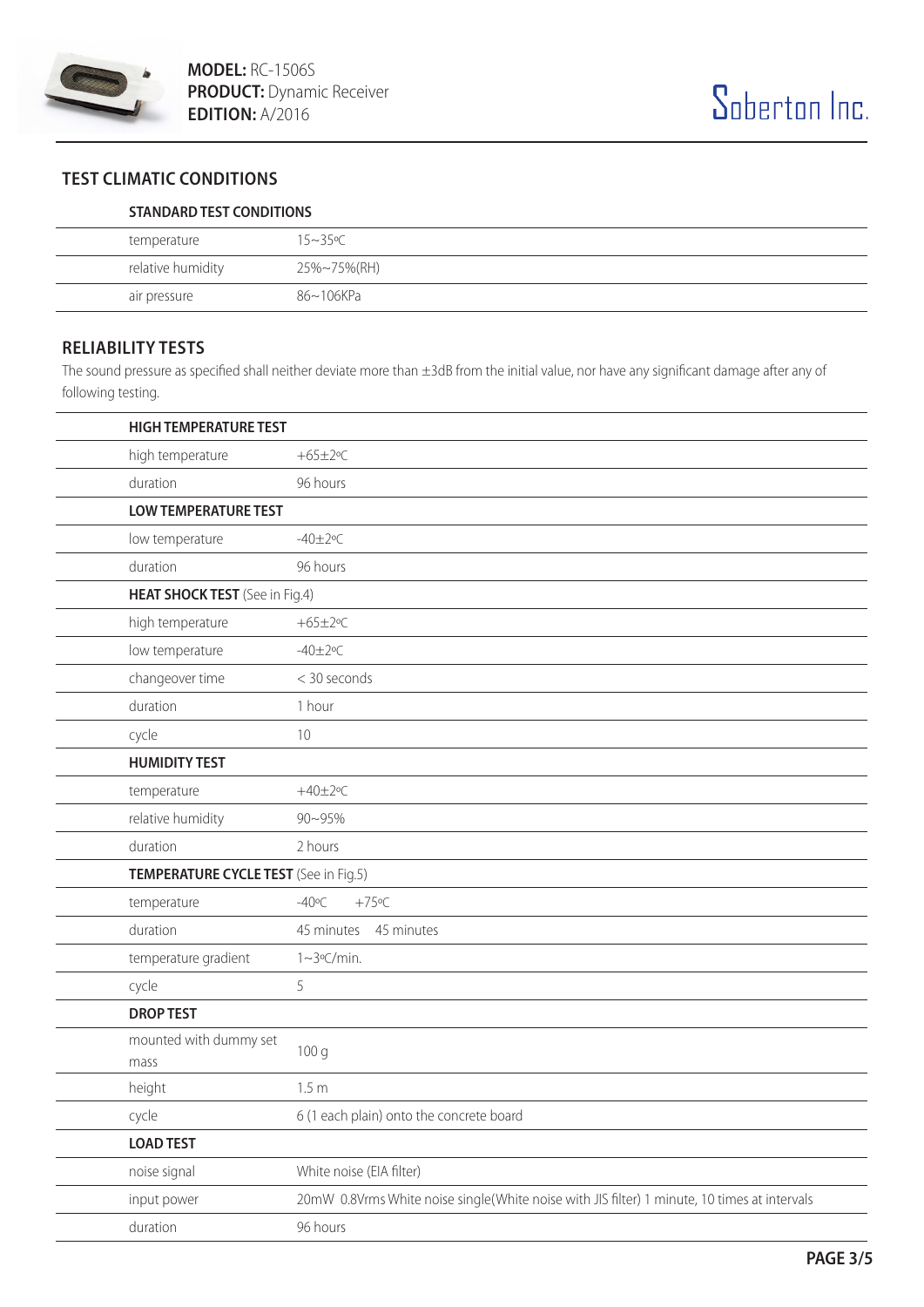

**MODEL:** RC-1506S **PRODUCT:** Dynamic Receiver **EDITION:** A/2016



## **TEST METHOD**



## **PRODUCT EXTERNAL VIEW AND DIMENSIONS** (Fig. 6)

Tolerance $\pm$ 0.2 (unit = mm)